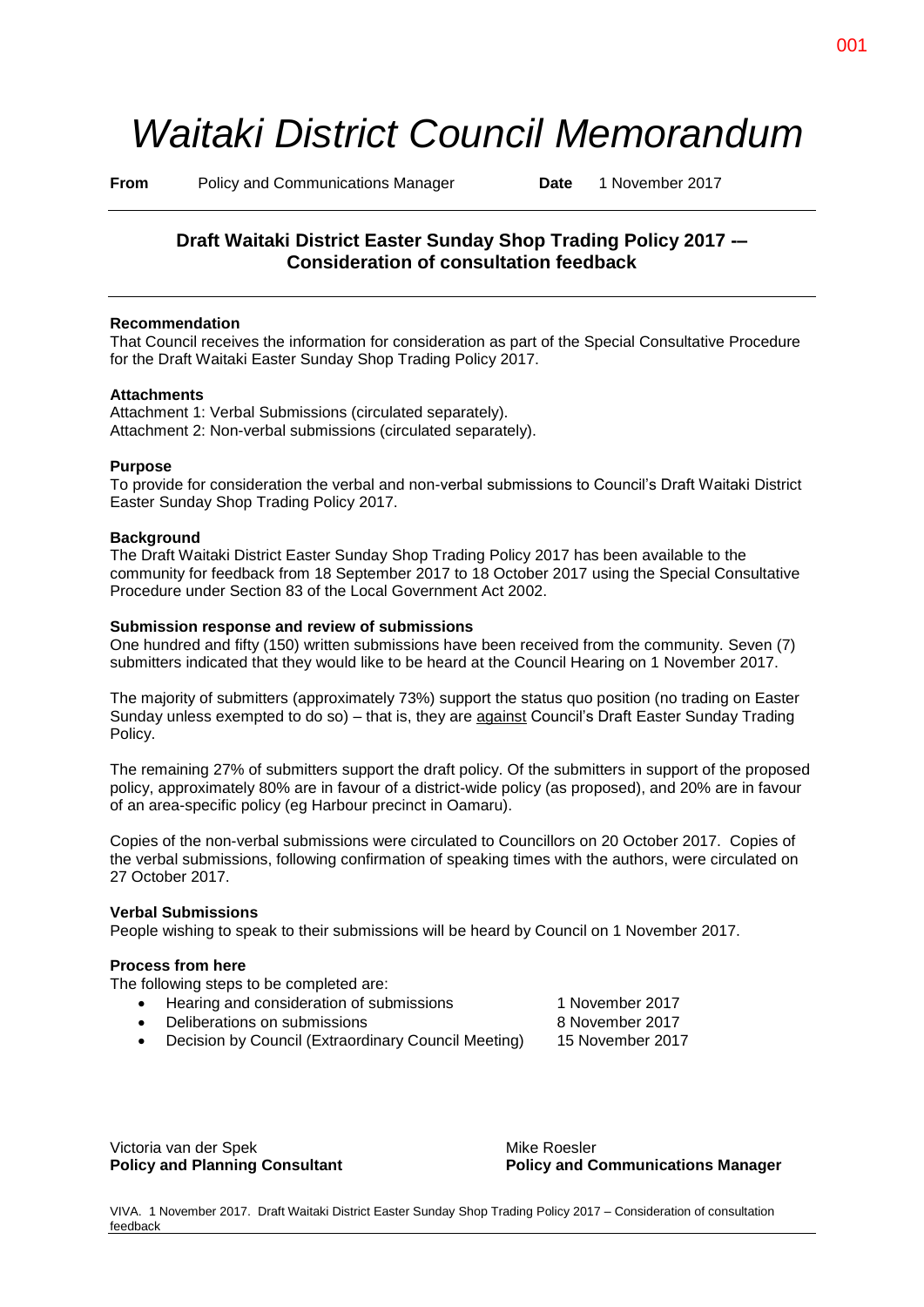**Attachment 1: Verbal submissions** (circulated separately on 27 October)